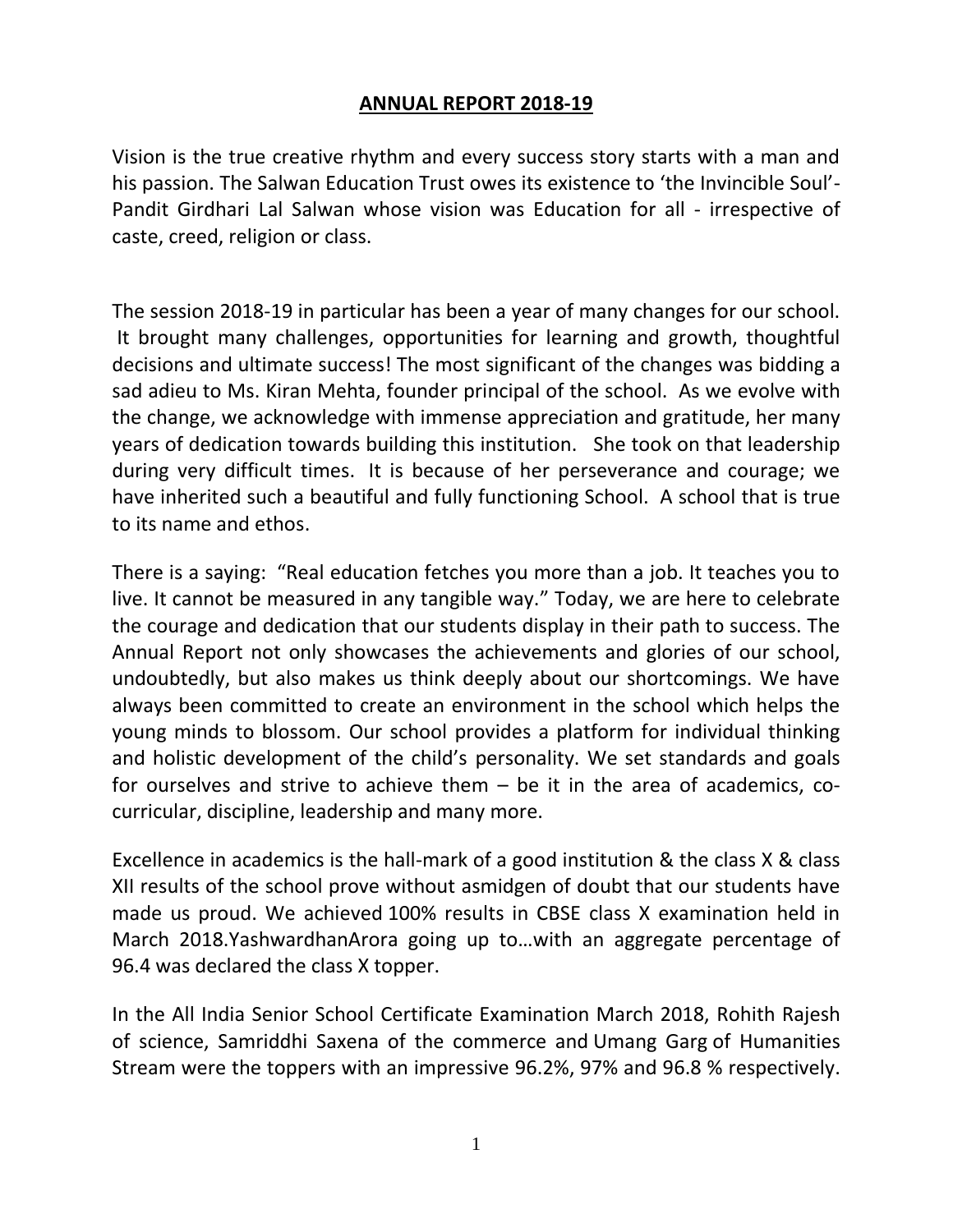Five students achieved a perfect 100 in Painting, 2 in Physical Education and one each in Mathematics and Business Studies.

Every year our students get selected in IIT-JEE, NCIT, Medical and other top Institutions. This year some of our students made it to the IIT, IIIT and NSIT. A few students got admission in medical institutes and some got the opportunity to join foreign universities and pursue their higher education abroad. Tripti Jain was awarded a scholarship of Rs 50,000 for her proficiency in Aptitude test by [Uni](http://www.buddy4study.com/scholarship-blog/uniagents-annual-summit-2018-opens-door-of-opportunities-for-indian-students) Agents Annual [Summit](http://www.buddy4study.com/scholarship-blog/uniagents-annual-summit-2018-opens-door-of-opportunities-for-indian-students) 2018, India's largest international education event and Umang Garg received 100% scholarship to study in the USA. The credit of their excellent performance is attributed to a number of innovative initiatives undertaken by the teachers and the School.

Moving on let's talk about our budding talents from the preprimary and primary wing. In their tender age, the little ones love to play, observe, experiment, and delve into new activities. Most of them have a persistent, creative energy that triggers their interest in multiple subjects. As the child steps into the formal zone of learning, we involve them in various activities that turn their fun into a source of education. Kids were taken to Dolls Museum and Kidzania where they learnt by observing and playing. Weekly Assemblies also added to their knowledge bank thus enhancing their speaking and stage confidence. This year the Annual Day was a spectacle to behold! The students of Pre-primary classes presented a brilliant play "Snow white and the seven dwarfs" whereas the students of classes I and II performed "Alice in the Wonderland", much to the cheer of their parents. The presentations showcased classic fairy tales with dazzling dance movements. The scintillating performances created a visual feast for the audience as it was painted in vibrant colours and displays, portraying the innocence and joys of childhood.

Co-curricular activities provide children the opportunities to tap their talents. Integrating national and global issues in the school curriculum makes teaching impactful and meaningful. **Hands-on training** in schools provide a real-world experience by allowing the students to get their **hands** directly on whatever they are learning, thus creating a sense of empowerment.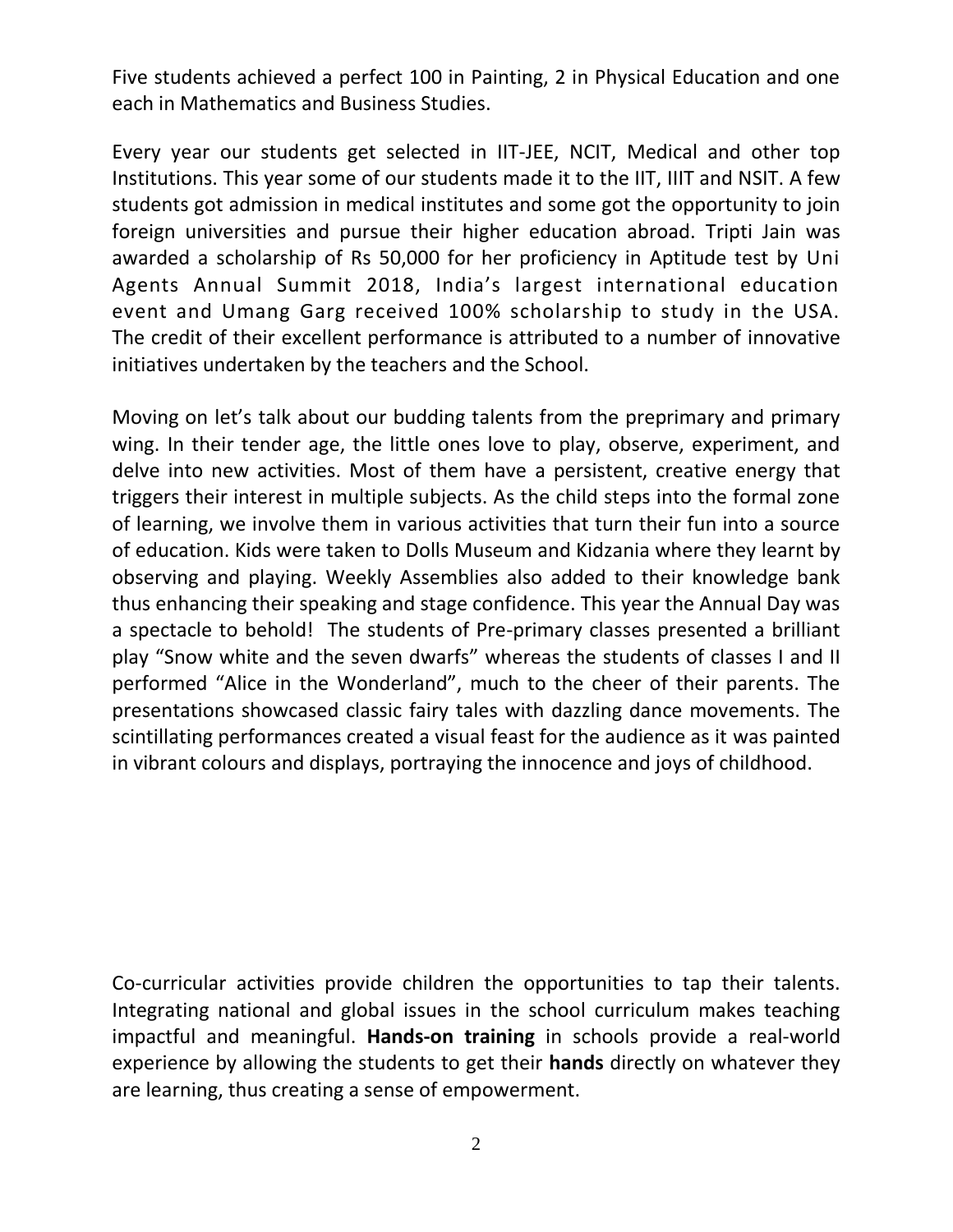The British Council International School Award (ISA) is a benchmarking scheme that accredits schools as having an outstanding level of support for nurturing global citizenship in young people and enriching teaching and learning. It has a positive impact on not just the students, but also the teachers and school in entirety. Our school has won the ISA award thrice in the past and this year too a plethora of activities were conducted by all faculties, thus fostering the qualities of leadership challenge ,team building, innovation, and project management.

Elections in a democratic country are important because the people participate in elections to choose their representatives. They should have the necessary education and wisdom to elect only the right kind of people. Hence, it is imperative to educate the significance of voting rights among our children and to ensure their conscious participation in the election. We have the school elections that are an opportunity for learning through hands on experience. They bring awareness and impart citizenship education for leadership and life skills. Students of class XI and XII organized the student council elections in the month of May to elect the house captains and Vice captains.

Another valuable activity i.e. **Model United Nations**, also known **MUN**, was organised in which students immaculately role-played delegates to the United Nations. It enhanced their leadership skills and developed confidence through experience and research and thus made them aware of what was happening around the world.

Culture and heritage plays an important role in the life of children. A good way to pass the values of heritage to future generations is by organising heritage walks which are an integral part of our school curriculum.Every year students are taken to different historical monuments in and around Delhi to discover the plural, vibrant soul of Delhi.This year too during heritage walks, selected heritage sites werevisited and a trained guide regaled the students with stories and explained the heritage value of the sites in relation to the architecture, history and culture of Delhi.

Helen Keller had once said - The best and most beautiful things in the world cannot be seen or even touched - they must be felt with the heart. In order to enable our students visualize the whole world in a nutshell the school organized an exhibition- 'We are the World' in its precincts. It was an opulent and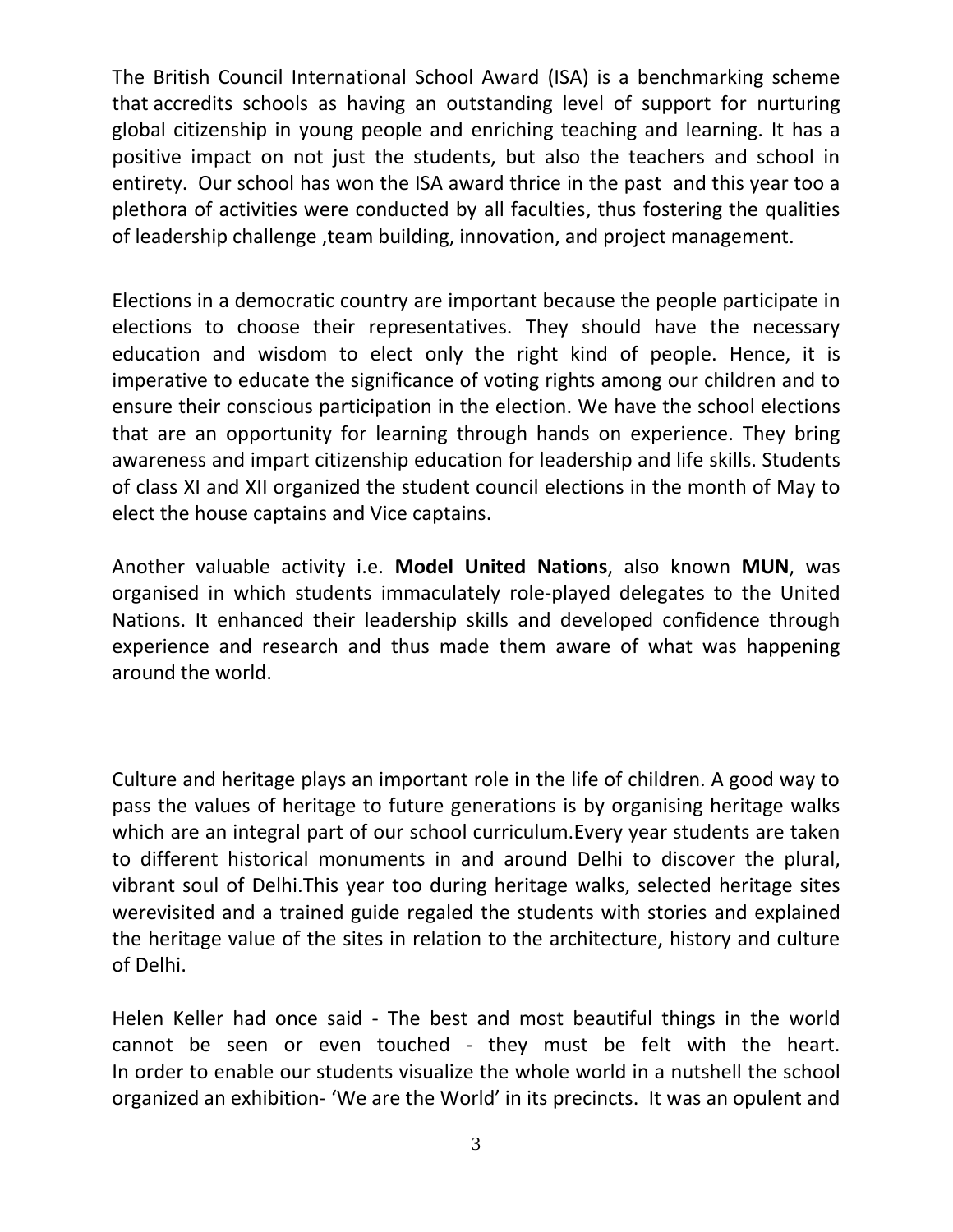wonderful show portraying students' creativity and their talents through the medium of art, music, sculpture, artefacts and a lot more. It was a fervent way to provide a platform to students of classes III to XI to demonstrate different countries and how they acquired global identities across the world. The models on display conveyed that we share our history and legacy with continents, countries and people in a way we cannot even imagine. Students learnt the value of research work, organizational skills & team work when putting up such an event on a grand scale. The enthusiasm and skill clubbed with in-depth knowledge was commendable. With an endeavour to promote this attitude among students the exhibition was one of its kind.

Personally, We've noticed a change in the environment over the past few decades, and as a responsible adult, I question what world we're leaving behind for the next generation. The effect that plastic is having on our world is difficult to fathom. Single use plastic represents one of many challenges to a sustainable future for our planet. Our students have shown that this is a challenge they are ready to meet head on. A week long campaign "**PLASTIC MENACE AND ITS CONTROL**" was carried out in school in the month of July. Art Department conducted Poster making activities on – 'Say No to Plastic' and 'Washing of Hands'. An English Declamation contest was organised for the students of class VIII on the topic "Plastic Menace and its Control". The program was a strong effort to call for an action for each one to come together to combat one of the greatest environmental challenges of our time.

Climatology and **Weather Forecasting** is **important** since it helps determine future climate expectations. I feel elated to announce that our school will soon become an **automatic weather station** which will help us to record the maximum –minimum temperatures, dry- wetair humidity, pressure, rainfall and wind speed. The project is underway in collaboration with the Indian Meteorological Department.

Solar power, wind power, the way forward is to collaborate with nature -- it's the only way we are going to get to the other end of the 21st century.The sun--that power plant in the sky--bathes Earth in ample energy to fulfill all the world's power needs many times over. It doesn't give off carbon dioxide emissions. It won't run out. And it's free.

Our school commissioned 65 KW Solar Plant in two phases, and as a result the electricity consumption from the grid has substantially reduced. A proposal to BSES to reduce our load to 50 KW has been made, thus reducing our energy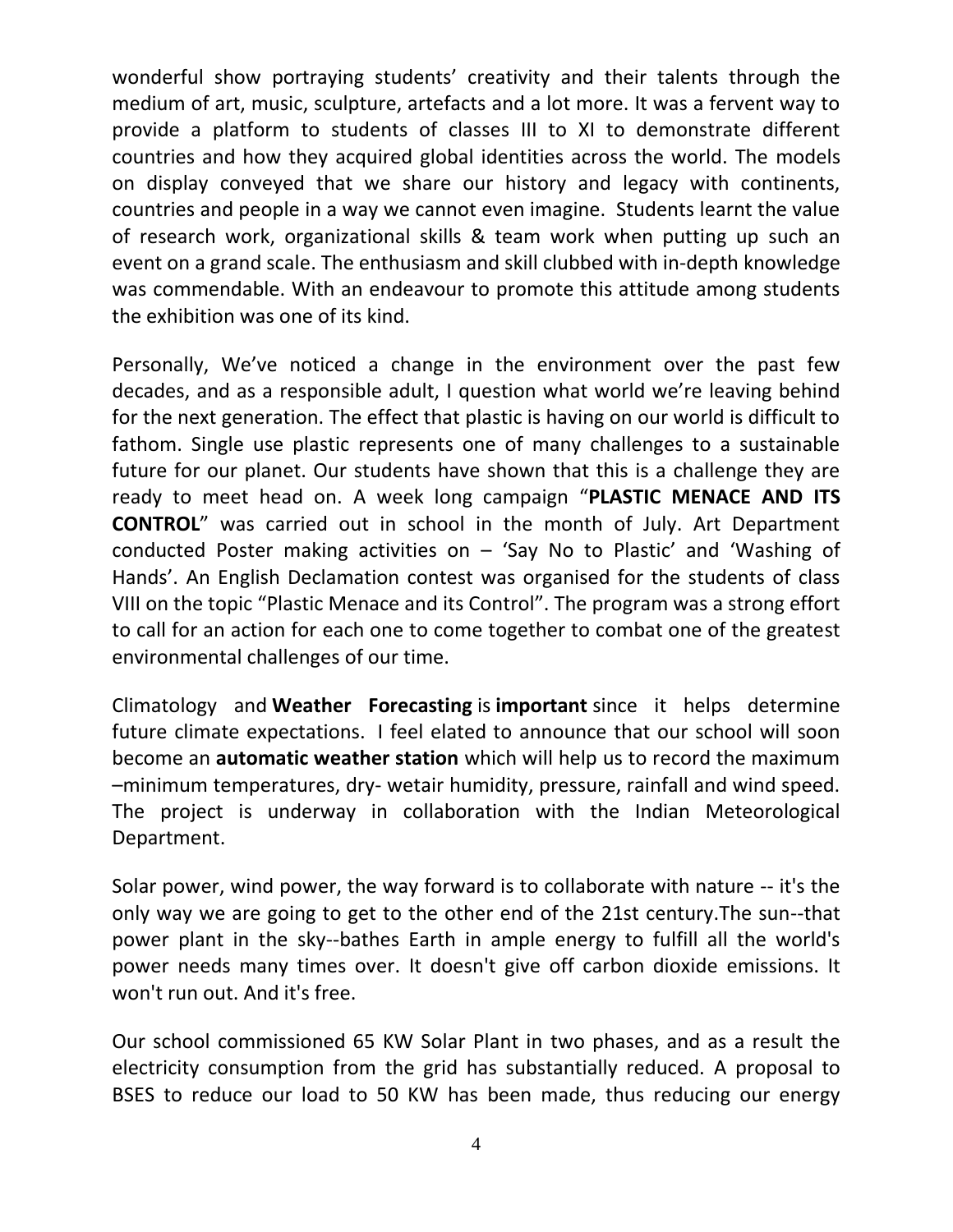consumption. Here I would also like to mention that our students took up a project on Bio Diversity and studied the flora and fauna of the school itself. These small steps help us inch towards a sustainable living and a rich biodiversity.

To keep our students updated about various astronomical happenings,20 students from classes V to XI along with two School teachers visited Aryabhata Research Institute of Observational-Sciences (ARIES), a 50 year old Observatory which is situated at a quiet and picturesque hills with interesting walks through its forest providing great views of Himalayas. The students experienced the pleasure of viewing celestial bodies through telescope, the movement of meteors and planets along with star constellations.

**Our Class XI and XII medical** students attended CSIR-IGBI outreach programme at CSIR, Mathura Road .They got an insight into the life of a doctor and medical profession in general. They also interacted with scientists and learnt about the different aspects of scientific research.

**'Radio is the theater of the mind'** More than eighty years after the world's first station was founded, radio is still the most pervasive, accessible, affordable, and flexible mass medium available, especially in the developing world. Under the able guidance of their mentors 12 students of our school fabricated their own FM Radio with an ambitious aim to understand the telecommunication engineering.

Furthermore our students from the Aeromodelling Club participated inthe 3rd Inter school Aeromodelling competition at Tyagraj stadium, and won 5 prizes in different categories. 600 students from various schools from NCR and other states had taken part in the competition. Kudos to our aspiringAerospace engineerswho were declared the overall champions for getting the maximum prizes.

Will robots change our lives in the future? It's a funny question to ask when they're changing our lives now in so many ways. Robotic engineers are designing the next generation of robots to look, feel and act more human, to make it easier for us to warm up to a cold machine. Our very own Devansh Sharma, of class  $6<sup>th</sup>$ , from the Robotic club put forward an idea on **Home cleaner robot** by using easily available raw material and principles of robotics. This idea was selected for INSPIRE AWARDS and he was awarded Rs. 10000/for developing the model.

Albert Einstein said "Pure mathematics is, in its way, the poetry of logical ideas."To imbibe these skills in children, Mathematics department organized Mathemagic, a Mathematics Activity in the school premises on 18th Jan. Our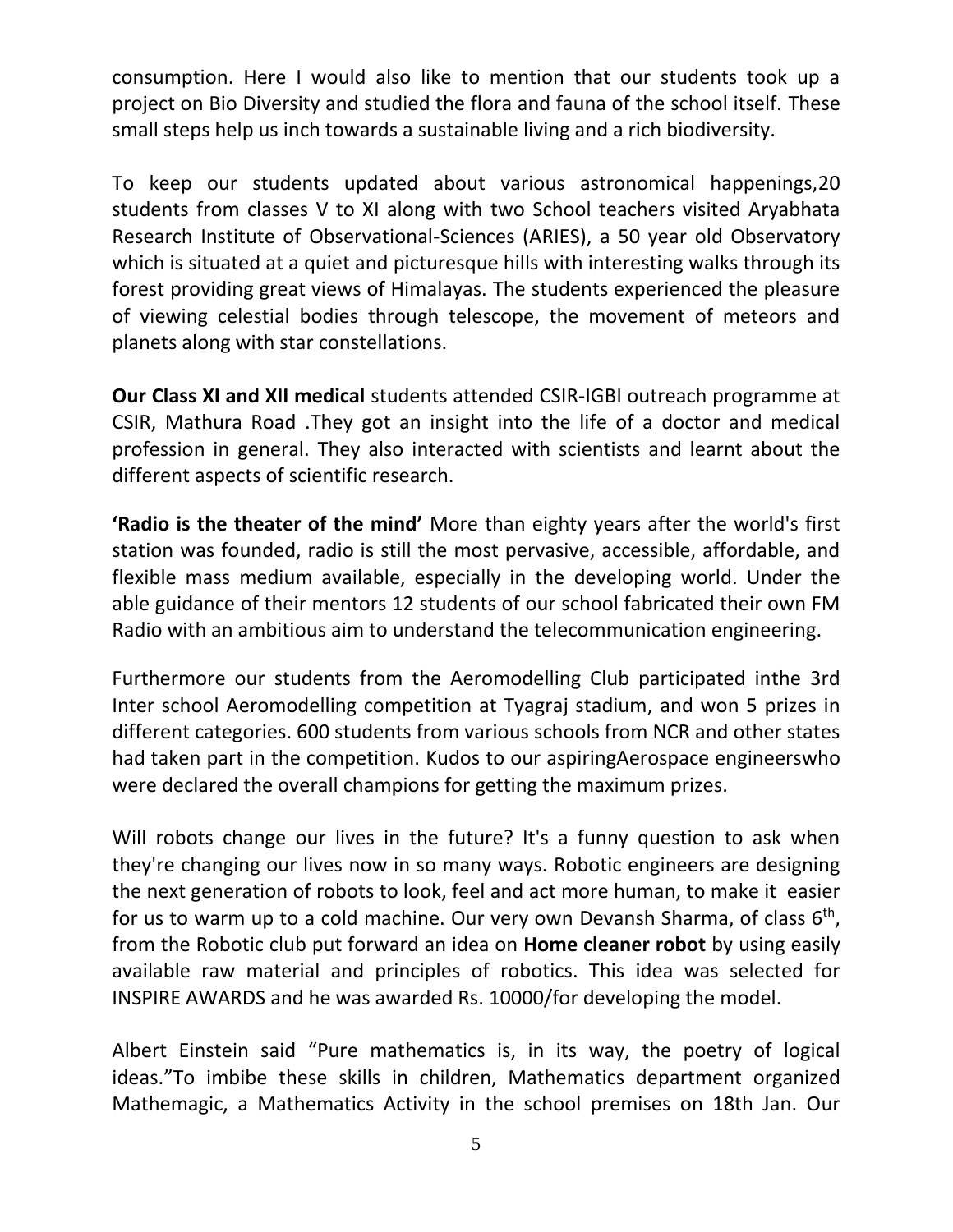young Mathematicians came up with the innovative and interesting games completely based on Arithmetic. Senior and Middle Wing students demonstrated their skills and mastery in the mathematical computations using Vedic Math Skills. A mathematical song by class XI students and a rhyme on 2 dimensional shapes was beautifully presented which kept the audience entertained. Thereafter a quiz on various mathematical concepts was organized. All the visitors enjoyed playing games and appreciated the power of young minds and their creativity.

When most of the people think of Scrabble, they think of a leisurely game played in grandma's living room. But for a few thousand, the iconic board game is a competitive, adrenaline-filled, highly cerebral discipline, worthy of hundreds of hours of study and a lifetime of obsession. **An 'Inter Salwan Scrabble Championship'** was organized for schools under the aegis of Salwan Education Trust. Tanish of class VI bagged the championship trophy. Aditya Kiran of class VI became the first runner in class VI category. The champion got a trophy, a certificate and he also got free entry for the **'13th Delhi Scrabble Association'.**

Life without liberty is like a body without spirit. Those who won our independencebelieved liberty to be the secret of happiness and courage. With this feeling of nationalism, on the occasion of our  $72<sup>nd</sup>$  Independence Day, the Hindi Department, organized a cultural show. The entire atmosphere reverberated with a patriotic fervor when our students presented songs and dances glorifying our motherland. Skits spreading awareness to curb usage of plastic and need to empower today's woman and protecting her rights left a great impact on everyone.

We at Salwan, embrace the arts because we aim to strengthen students' capacity to learn. In addition to giving our students a boost in core academics, we believe in helping our children experience all the beauty found in Visual and Performing Arts. Education in the arts has proved to increase cognitive development, inspire motivation and discipline, develop confidence, and improve communication and problem-solving skills.

An exhibition of paintings and sculptures based on African Artand culture was structured in the school in the month of January. All the artifacts that are still on display are the handiwork of the students which are made from indigenous products as jute, paper, beads etc. There are corners in the exhibition attributed to art, jewelry, fabric, organic and best out of waste.

Many of our panels have been purchased by the trust which is surely a big motivation to our budding artists.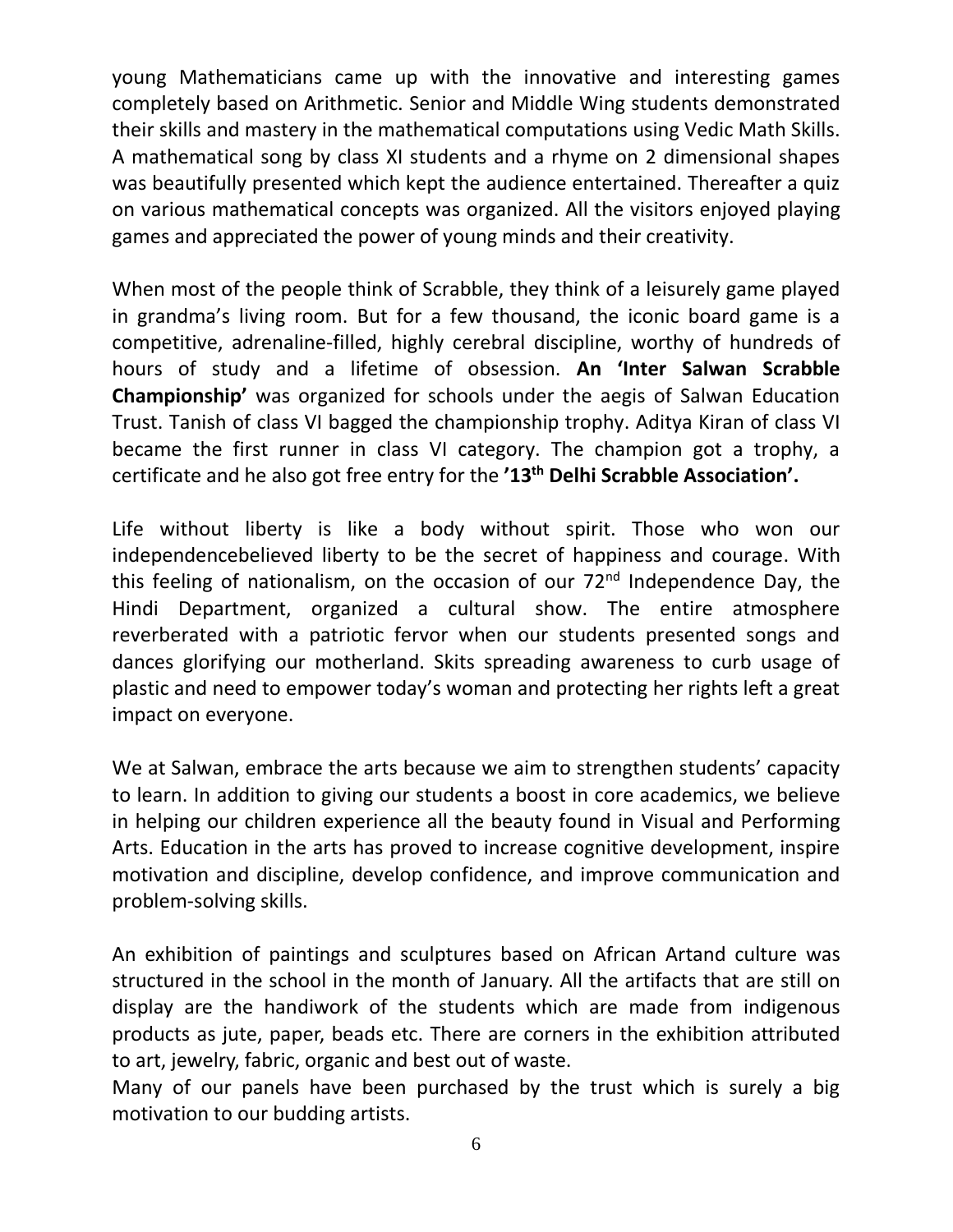In the same month of January the Music and Dance department of the school organizeda musical bonanza wherein folk dance forms of two different countries-India and Mexico …an amalgamation was performedby the students with live song performances.

Today is the day and age of technology. No matter where you look you can feel the effects of technology. This is applicable to the world of education as well. Gone are the days when schools used to find it hard to keep their records, communicate with all the stakeholders, and do each and everything without facing any problem at all. Things are becoming easier now even as people are becoming smarter and schools reflect that change as well.

Information technology is playing a major **role** for both, the students, to achieve a better understanding, learning and **education** and teachers to keep themselves up to date and improve their teaching skills. This year six classrooms were equipped with smart technology. At present, all the classrooms right from class III to XII are smart classrooms.

45 Students from Classes 4-10 took part in the 2018 "Doodle 4 Google" contest, and created an uplifting doodle that tells the world "What inspires me?." Children used their art work and graphics to bring their creation to life.

Many **apps** are available for all types of skill levels and aid **learning** using a variety of teaching methods, such as video tutorials, and even the **educational** games. Four of our students developed mobile apps such as Step by step, Ask a question, BMI calculator and Organizeo. The last won has been fruitfully recognized as the app of the month in December on MIT website.

Another area in which we have not only made our presence felt but have made ripples, is the sports and games. Our students did extremely well in volleyball, athletics and yoga and made us proud by enriching the pool of school honours. Here are the highlights:-

School volleyball Boys and Girls Team secured 3rd position in Delhi State Volleyball championship and got Rs.1100 each as a cash prize. BHAVYASHREE a student of class XI represented India Volleyball team Under -17 at Belgium (Genk) in the month of July.

School gymnastic girls team (DwitaBasu. AanchalGond, Lakshita Malhotra andVaniGoyal) secured 3 position in Delhi state gymnastic championship.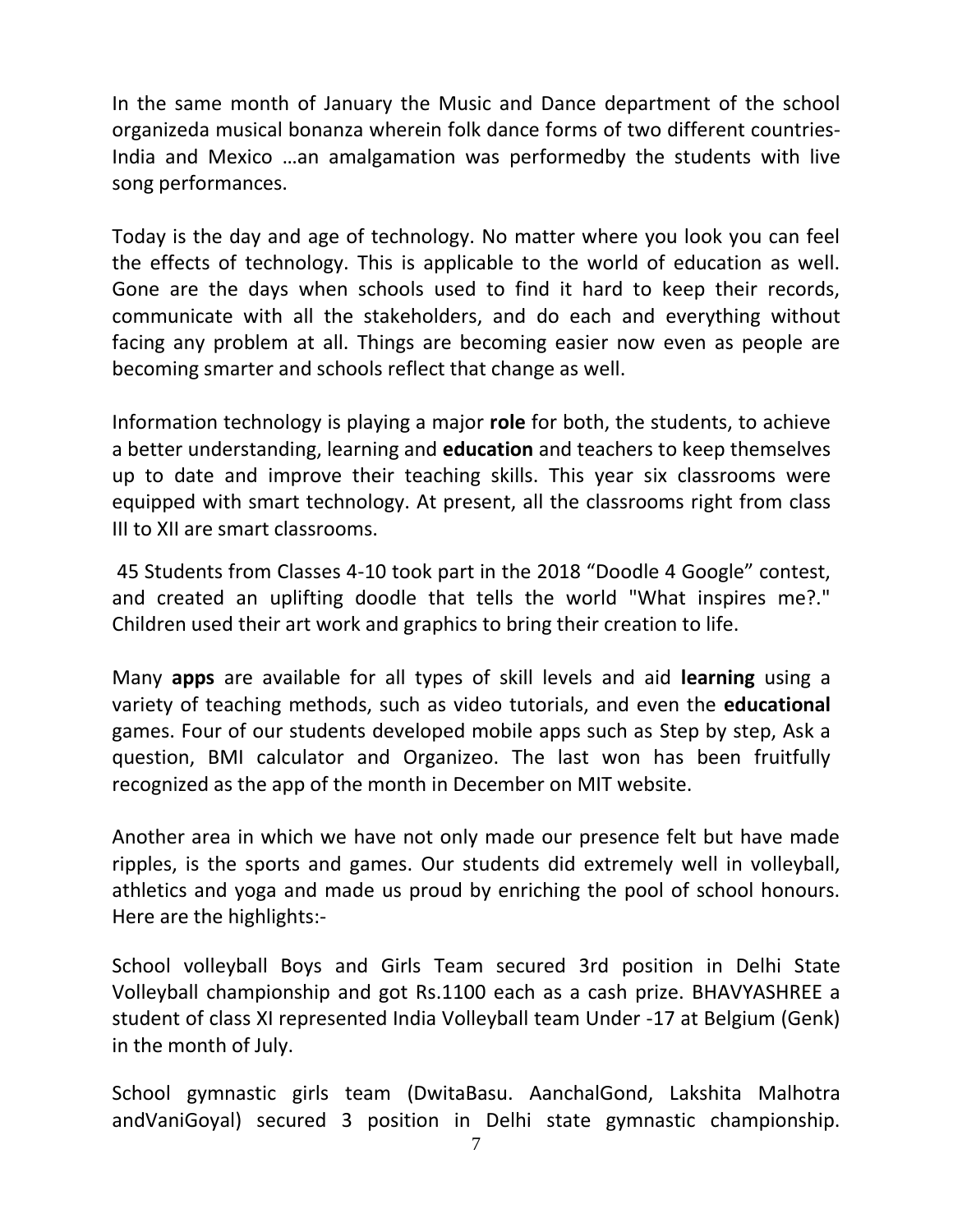VasuDhyanisecured the third position in Inter zonal Gymnastic championship. He also bagged a gold and a silver medal in Delhi state gymnastic championship and participated in national school gamesat Tripura from 12 Dec to 24 Dec.

Nidhi Sharma of class 12 won first prize in Mad over Biking KMPE (Manesar) cycling marathon.She covered 82km on bicycle in 1 hour 45 minutes.

Our Girls basketball team secured 2nd Position in the Inter Salwan Basketball tournament.

Another feather in the cap is the selection of Vanya, a student of class IV, for the world Karatechampionship to be held in July 2019 in Russia to be conducted by World Karate Federation. We hope and strive for more such wins by our kids in future.

**Founder'sDay** is traditionally a very important **day** in the **school** calendar when members of the **school** community – students, governors, staff and friends – meet to commemorate thefounder of the **school** who has bequeathed resources to its development. An atmosphere of celebration filled our school when entire Salwan fraternity including the Honourable Chairman, Chairman Trust, CEO, Director, Founder Principal Salwan Public School – Mayur Vihar, First student enrolled in the school and her Parents along with the students and the entire staff gathered to celebrate the Founder's Day on  $5<sup>th</sup>$  December. A mass painting competition for classes  $3^{rd}$  to  $11^{th}$ was conducted followed by a cultural programme. The key highlight of the day was 'Langar' the Community Lunch, which was served to the entire gathering with all hospitality and a sense of warmth by the students only. It was a beautiful spectacle to witness all relishing the sumptuous Prasad under the clear bright sunny sky which added a perfect ambience to the occasion. It was a day of celebration, instilling the core values of humility and service thus upholding the philosophy of our founder father Pt Girdhari Lal Salwan ji.

"Life is a journey, not a destination." Keeping the thought in mind a Farewell, for the outgoing students of class  $12<sup>th</sup>$  was organized on  $16<sup>th</sup>$  January in the school premises with great enthusiasm! Our school has an ethos of community service. In cognizance with this thought process, the students visited the organizations like National Youth Blind Association, Saksham School and Siksha School. The idea was to engage with the special ones and make them feel loved and cared for. The endeavor helped our students to develop a sense of social responsibility  $-$  A global view of society and a heart for **'Giving Back'** and helping others. It provided an opportunity to apply academic learning to real human needs and situations.